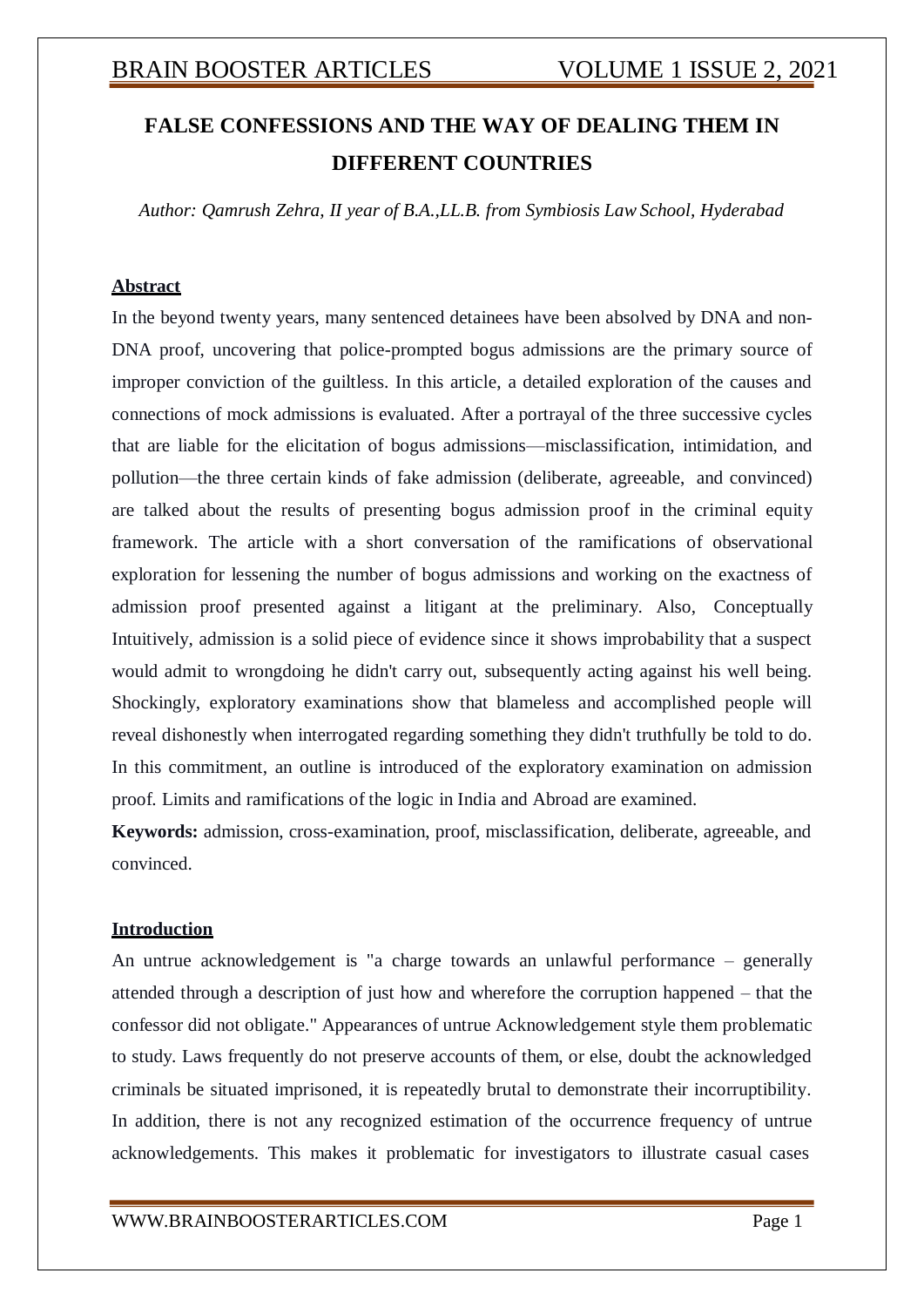where erroneous acknowledgements might or might not exist. Unfluctuating if test groups were imaginable, in many instances, there are no copies of complete examinations or additional accounts that would make available investigators sufficient information towards precisely analyzing the acknowledgements. Due to these boundaries, the study's maximum on untrue admissions is examining genetic material liberations. This kind of collective knowledge study presents some limitations. It remains not identified if the cases that comprehend genetic material marks are generalizable to other types of misconduct. In addition, genetic material exemptions permit communal researchers to observe features of the cross-examinations leading to recognized untrue acknowledgements; nevertheless, they cannot operate and measure possible variables that might be the reason for untrue Acknowledgement. Interchangeably, investigators have considered self-reporting lessons of convicts or law enforcement agency inquisitors. Self-reporting projects have characteristic boundaries; contributors might make what they trust are communally required responses and slant consequences. Lastly, investigators have shown research laboratory experimentations to fold data on the occurrence of untrue acknowledgement in theoretical circumstances; nevertheless, morally, these researches cannot imitate the factual situations of law enforcement agency examinations. Although revelations are hard to learn and specific investigational projects have boundaries, numerous approaches and investigations have comparable consequences.

Acknowledgements fundamentally discuss the charge of any circumstance through the offender in such a method that the equivalent can be cast off contrary to him in the unlawful accounts introduced against him. If a revelation connecting towards any wrongdoing is completed through an individual who is not embarrassed about that wrongdoing, it is recognized utilizing an Untrue acknowledgment. There can be a measure of descriptions designed at which an individual can give an untrue acknowledgement and acknowledge misconduct for which they are not embarrassed. The mutual explanations include hazard as of the investigation authorities, limited resources via the police department throughout questioning, and many more. The Acknowledgment of a respondent can be well-thought-out as one of the utmost significant indications as far as an illegal probationary is concerned. Henceforth, it is essential to make unquestionable that such an indication is kept free from all imperfections.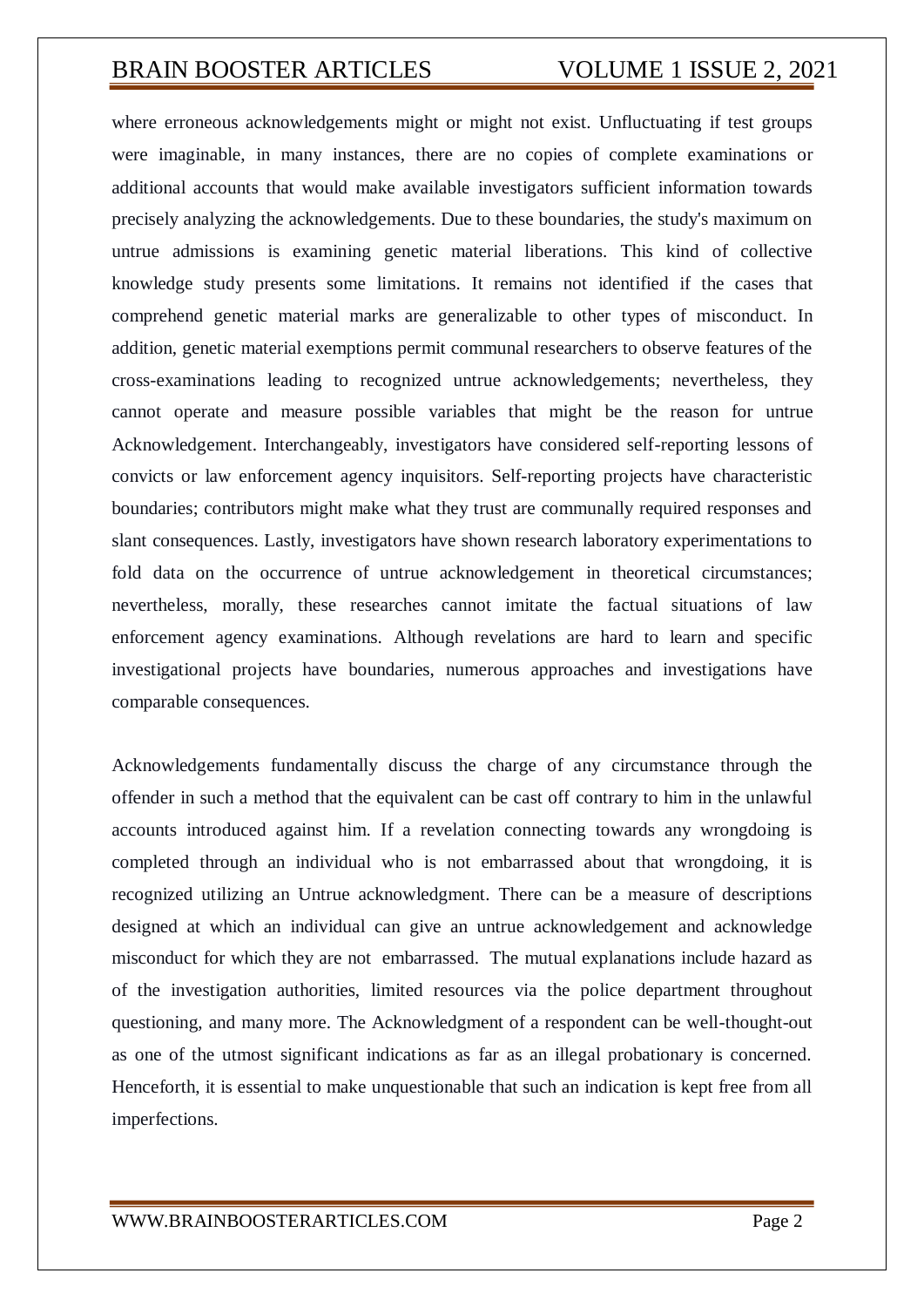Even though the minute it originates towards the cross-examination performs and gathering of false indications through the law enforcement agency officials, untrue revelations can be reserved from any individual regardless of the circumstance whether they stand susceptible or not, yet, there exists a specific class of individuals which can be measured defenceless inside this preparation either due to approximately bodily slaughters or psychological obstruction. Susceptible accused typically embrace teenagers and individuals with reasoning damages or mental illnesses. Underneath guardianship, these individuals face a lot of difficulties; in the meantime, they are not able to direct the certainty as well as their apprehension and explanations for whacking the confidence if in the most minor leading to a condition where it turns out to be a responsibility for them to receive their fault (which may or may not be factual).

## **False confessions in India**

In the Republic of India, the regulation says that the acknowledgements specified previously by law enforcement agency representatives are not acceptable in the court of law and cannot be a mere ground for revelation. Section-161 of the Criminal Procedure Code, 1973 discusses approximately the acceptability of the announcements made before the law enforcement agency. Such restriction on the law enforcement agency decreases the possibility of carving out untruthful revelations from any individual in guardianship; subsequently, their report will do no good. Furthermore, the custody of any suspect to the law enforcement agency is specified only for a determined period of 15 days to safeguard protection and defence. Medical investigation of the suspects previously and after guardianship also confirms safety to the suspect in prison.

## **False confessions abroad**

## **The United States of America**

In the U.S., the Supreme Court of law, from time to time, has relinquished and made it a recognized belief that the acknowledgements occupied through features of strength and ferocity cannot be measured as a suitable indication for the opinion of the suspect. Several instructions and procedures have been presented in the U.S. in command to decrease the ratio of untruthful revelations, which comprises:

## **a. Genetic material Testing and liberation**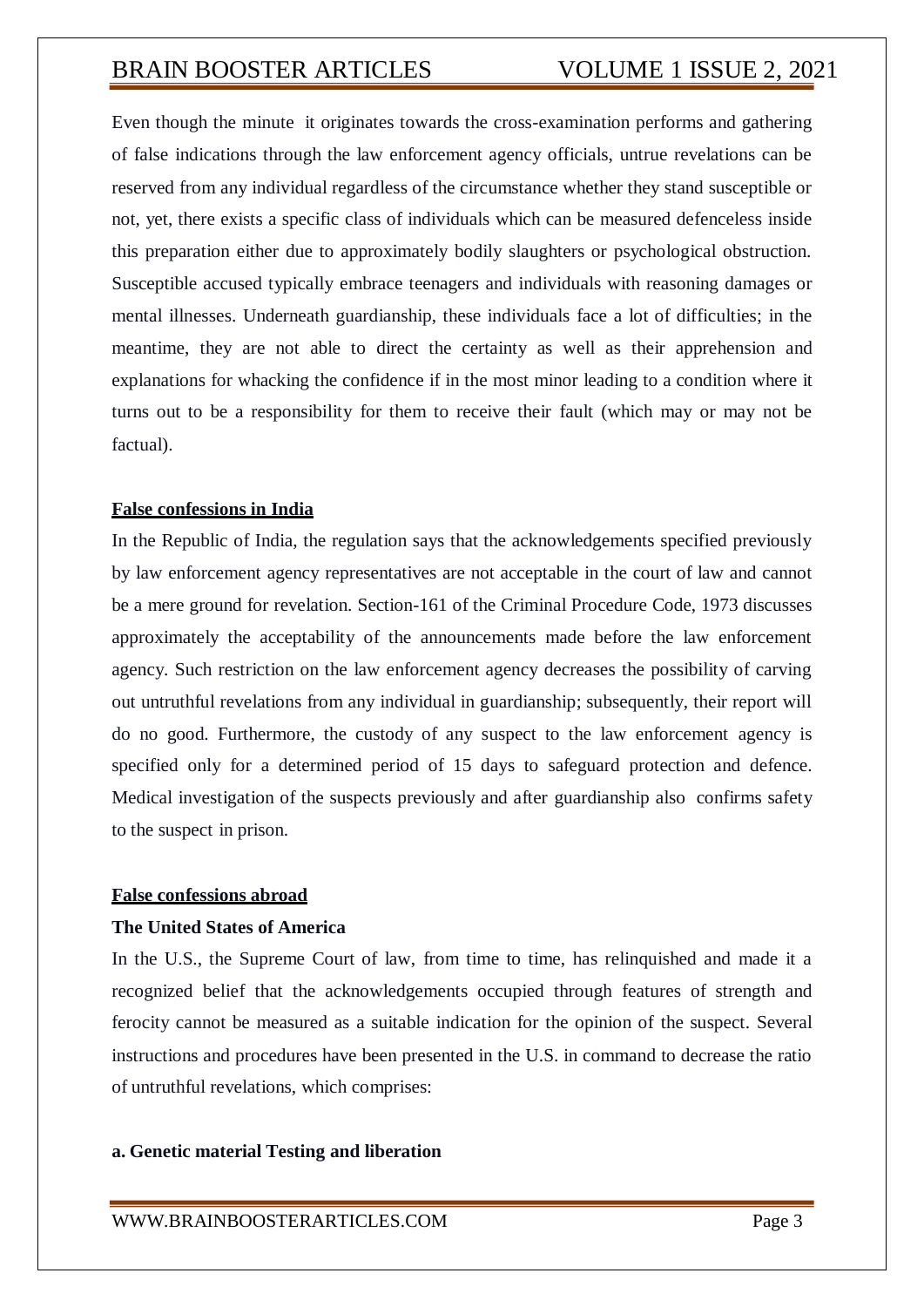It confirms that no one is unlawfully imprisoned based on an acknowledgement that partakes stayed occupied through disproportionate impact. Genetic material testing benefits to regulating whether that individual was involved in specific wrongdoing or not (precisely, the transgressions are connecting bodily contact such as assault).

### **b. Decrease of Third-degree Conduct**

Cross-examination through resources of ruthless and insensitive performs predominantly in the U.S. in previous periods nevertheless remained advanced and concentrated towards an excessive degree and curtailed by the end of the 19th century.

#### **c. Truths of the Suspect**

At present, the individuals are made conscious of their civil liberties, which comprise enlightening them about the responsibilities imposed on them and providing them with an attorney in command to protect their case.

#### **d. Instinctive acknowledgements (Untrustworthy)**

Suppose a court of law finds out that a disclosure that ended through an individual is instinctive. In that case, the court of law leans off such charges, which eventually stretches an ethical provision to the suspect and makes it unquestionable that the authorities are appealing the human rights claims with no determination.

#### **The United Kingdom**

#### **a. Training of officers**

In the late 20th century, the law enforcement agency representatives in England were assumed to drill how a cross-examination must be completed through enchanting into interpretation helpful resources and performs which lead to succeeding reduction in the number of untruthful revelations.

### **b.Improvements in cross-examination**

The procedure of cross-examination should be organized in philosophy and in preparation to yield precise consequences, as restrained utilizing the experimental proportion of true to untrue revelations. The resolve of the period and place of the guardianship correspondingly facilitated in dealing with this situation.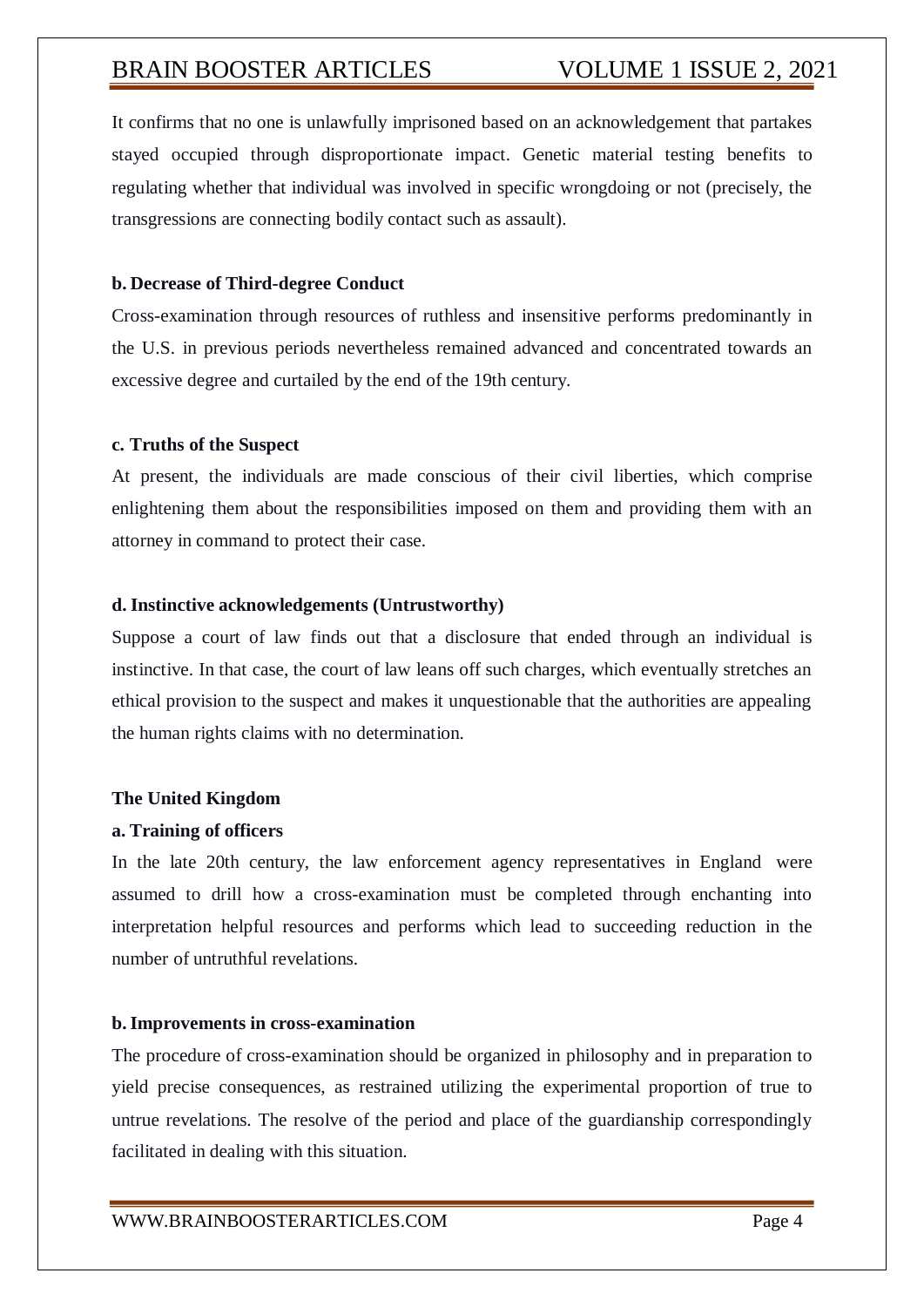### **c. Tape documented consultations**

Whenever an investigation is placed onward, it turns out to be a suitable method to control the current difficulties. Influential revelations were put to an end by recording the crossexaminations through the law enforcement agency.

## **Australia**

### a. **Uniform Evidence Act**

In Australia, the Uniform Evidence Regulation has completed current ages because a healthy schedule confines the charge of signing what has not been appropriately attained. Various republics have diverse approaches to contract with the problem of untrue acknowledgements. With the progression in the knowledge and the IT division, numerous techniques have been revealed, elected, and instructed in the permissible system. The circumstance cannot be denied that this unruly silence occurs in the social order because some undesirable essentials reject the legal performance and outstanding technique that must be surveyed. Since the above conversation, it can be made out that responsiveness amongst the individuals about their current human rights is significant to implement the regulations. In India, the limitations on the guardianship times and the suspect's medical inspection decrease the hazard of untrue acknowledgements. Such approaches have been demonstrated to be suitable in the Indian situation. Considering the universal situation, it appears that the industrialized republics have a well-established permissible background and procedures to avert untruthful acknowledgements; nevertheless, when we talk about the emerging or beneath industrialized countries, especially of the African and the South-Asian subcontinent, there is a lot of possibility of development.

### **Literature Review**

All-important beliefs of the creation—Buddhism, Christianity, Hinduism, Islam, and Judaism—make available an apparatus and inspiration for factions to recognize and reveal their misbehaviours. The determinations assisted utilizing these acknowledgements are dual: rinse the personality's emotion and towards the law communal, therefore helping as a preventive in the direction of wrongdoing. Faiths differ as to how, at what time, wherever, and to whom acknowledgements are specified, and even whether they are completed in sequestered or in community. Thoughtful modifications happen even inside Christianity. For instance, Quakers and Unitarians are invigorated to acknowledge their immoralities to themselves through sequestered desire. Other Christians, such as Catholics and the Greek and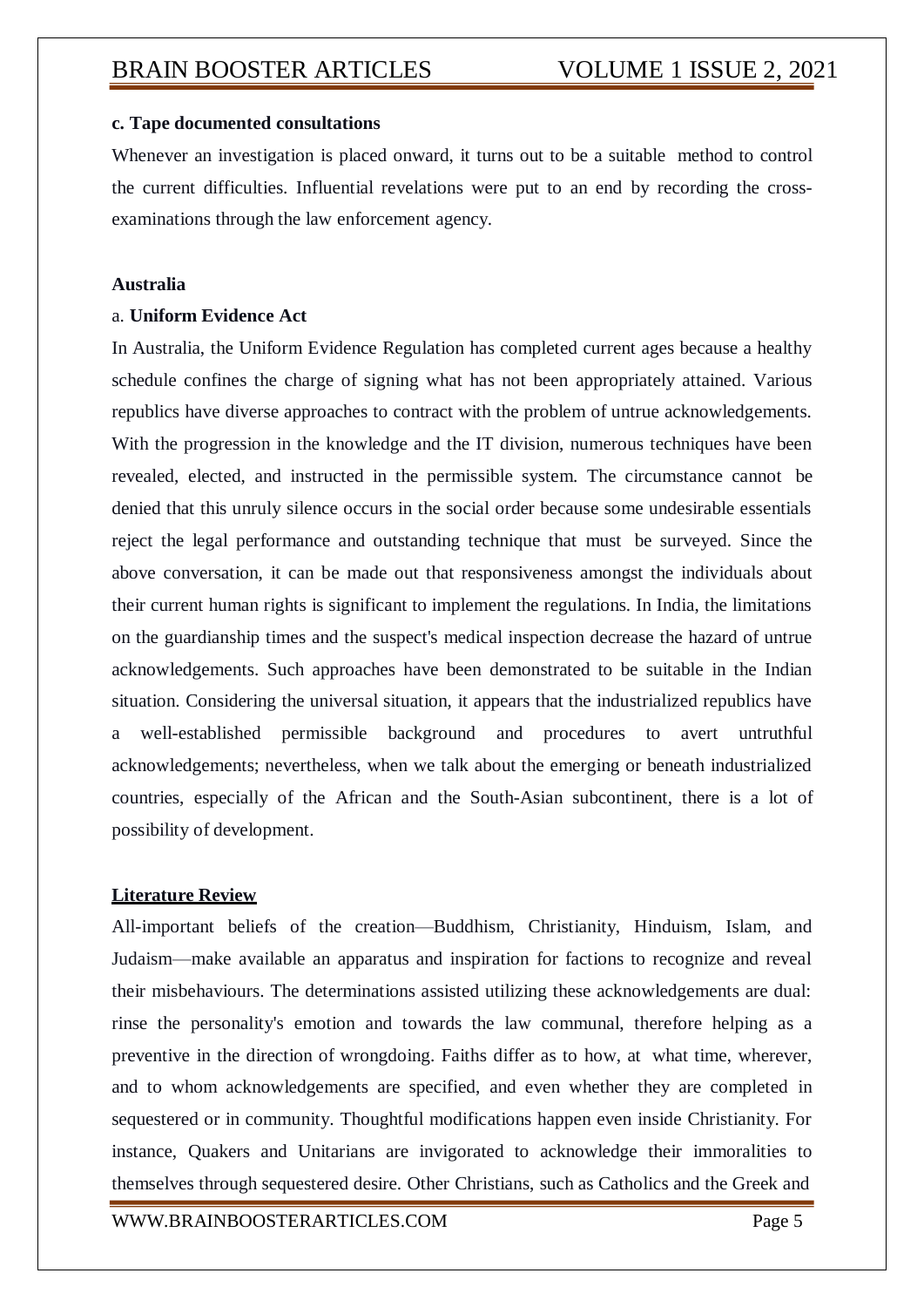Russian Traditional, have more prescribed rites to confess to priests or rectors, frequently at a designated period or place. The acceptance of this classical was predominantly evident in the year 1215, when the Ancient Catholic Church, in the Fourth Lateran Assembly, made the ritual of an annual acknowledgement compulsory for all adherents. In tranquil other beliefs, the Acknowledgment to be assumed rests on the nature of the transgression. Amongst American Southern Baptists, for example, individuals are required to reveal their immoralities to whomever they have precisely injured—such as a spouse, an employer, or the whole churchgoers.

#### **Research Methodology with research questions**

Enthused by accounts of untruthful revelations that bring about in miscarriages of righteousness, experimental exploration has absorbed three sets of questions: Q1) Why are acquitted individuals frequently mistaken for cross-examination? Q2) What issues put acquitted accused at risk to admit? And, Q3) In what way are acknowledgements professed to employ law enforcement agencies, adjudicators, magistrates, and others? This learning part takes strain on various methods—including case lessons, database lessons, and laboratory research (Kassin, 2008). The instance learning technique has demonstrated primarily education regarding untrue acknowledgements in factual creation. Completing the ages, investigators have testified on numerous accounts of recognized untruthful revelations, creating a massive work of specific and combined case lessons. As described in records, the media, biographies, and studies of definite case files, these sections disclose those untrue revelations that happen with the nearly unidentified occurrence, that they part certain standard features, and that they appear more common in some categories of individuals and underneath some circumstances more than others (e.g., Gudjonsson, 2003). For example, Drizin and Leo (2004) defined the features of 125 cases of confirmed untruthful revelation in the United States. They stated that 81% killed patients, 30% involved misleading disclosures from numerous respondents, and 32% of untrue confessors were 18 years old. Analyzing the contents of 33 untruthful acknowledgements from the Guiltlessness Project records of genetic material exonerations, Garrett (2010) initiates that 32 confined precise facts about the misconduct, the victim, and the situation that were not in the communal province. Other study systems are correspondingly mutual. Realistic explanations of live and verified crossexaminations have been used to learn the procedures and consequences of law enforcement agency cross-examinations in the United States (Leo, 1996) and in Great Britain (e.g., Moston, Stephenson, & Williamson, 1992). Self-report procedures have correspondingly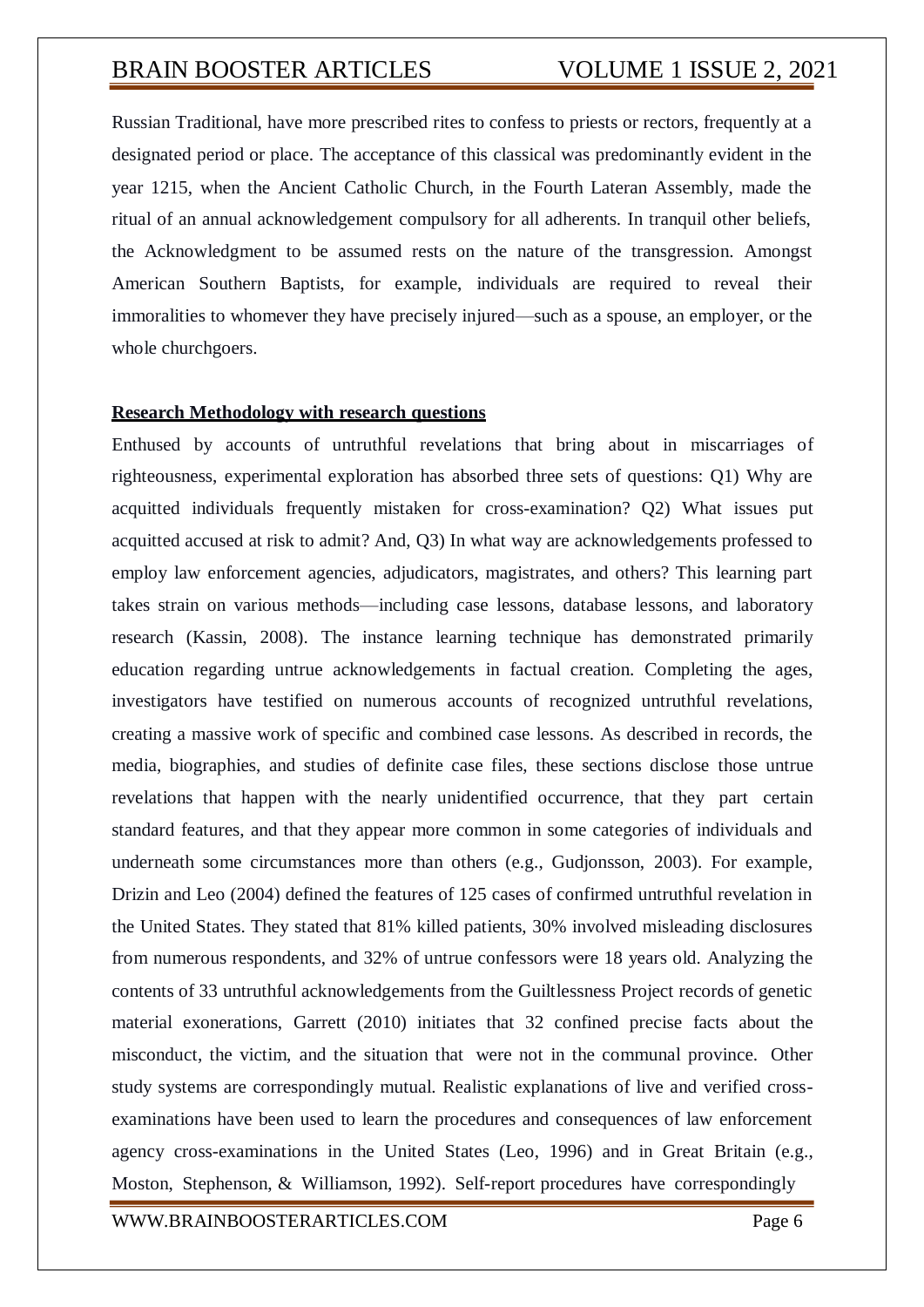been used to observe associations amongst numerous individual doubtful presences—such as questioning agreement, defencelessness, and psychological disease—and the predisposition to admit or struggle revelation (e.g., Gudjonsson, Sigurdsson, & Sigfusdottir, 2009; Redlich, Summers, & Hoover, 2010). Last but not least, investigational examples have been developed for causal theory testing—to measure how precisely detectives make pre-questioning decisions of fact and dishonesty (Hartwig, Granhag, Strömwall, & Vrij, 2005; Kassin& Fong, 1999; Vrij, Mann, & Fisher, 2006. This learning presented that two strategies—minimization and potential of clemency—amplified untruthful revelation charges more than factual revelation charges, in that way letting down the analytical of questioning consequences. This example has correspondingly been used to study the possessions of untruthful signs, dishonesties, and bluffs on factual and untruthful acknowledgements (Perillo & Kassin, in press).

## **Data Analysis**

To comprehend the subject, I primarily understand the meaning of the period "confessions of guilt." In unlawful regulation, the period Acknowledgment is defined as an account completed via someone to acknowledge that they have committed specific misconduct. There are no precise bills representing revelation. Magistrate Stephen restricted for the first time in the summary of the Evidence Law, "acknowledging a misconduct means that the individual suspect of the corruption acknowledges or suggests interfering with the wrongdoing he committed." Acknowledgements are a well-thought-out part of admission for the reason that they are well-defined in the contract group. Section 24 to 30 of the Indian Evidence Act consists of Acknowledgment. Revelation is a revelation, but the two relations are very diverse from each other. The belief is pointless, and you cannot be found guilty if it fits the four turns of Article 4, Article 24 of the Humanitarian Evidence Act.

## **Section 24**

- 1. The accused's Acknowledgment must be wholly unrestricted and intended and not the consequence of the procedure of strength, initiation, or menace. Revelations acknowledged the terror of the powers that are not self-proclaimed by the court of law. Nevertheless, the term "inducement" is not precisely well-defined universally, and the instructions for making and not creating inducements are not expressed.
- 2. The doubtful might be articulated or oblique as considerate as the questionable when acknowledging fault, not for himself.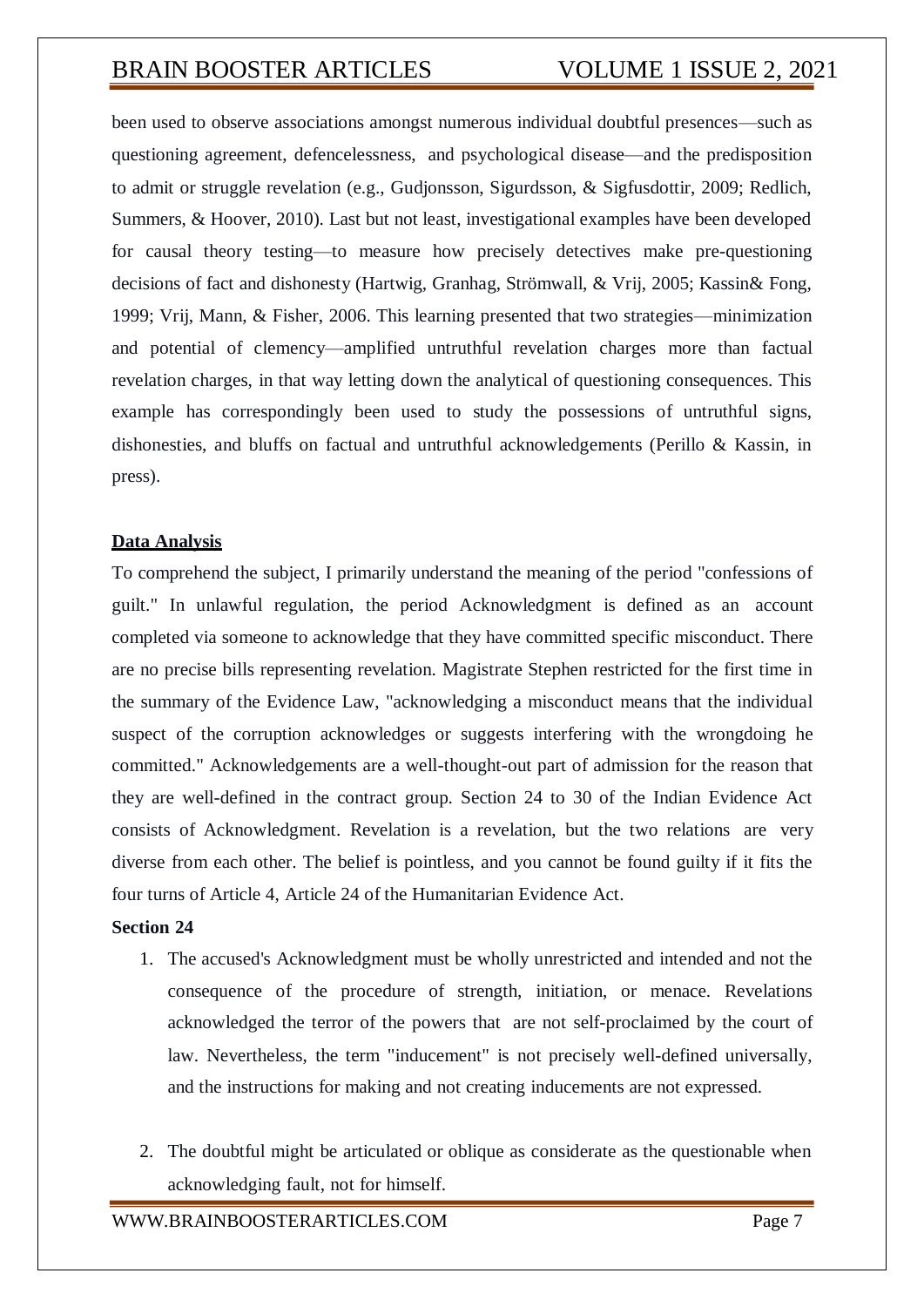- 3. Enticement unaccompanied is sufficient control or danger to acknowledge not to admit fault, and data of revelation disturbs the Acknowledgment of the unsure. It is up to the magistrate to regulate if the philological use is adequate to convey to the suspect that it is good to commit the corruption or confess to the wickedest reason.
- 4. It ought to be renowned that conferring to Article 24 of the Indian Evidence Act, acknowledgements shaped or gained through ethical therapy cannot be omitted. Consequently, the circumstance that an inquisitor makes a report such as "tell the actuality in the name of the Enormous Supernatural being and tell the fact" ensures not unfriendly that this is an inducement or acknowledged on the foundation of this report, excepting as acceptable through regulation.

In the light of the numerous untrue acknowledgement cases that have coarse in current ages, multiple investigators are situated speculative, extremely argumentative method to crossexamination that is usually used is flawed and whether it is imaginable to reorganize existing performs starved of discouragement actual law enforcement agency effort. Utilizing a substance of procedure and exercise, two potential methods to modification have been anticipated (Kassin et al., 2010). The initial and utmost significance is to necessitate the automatic recording of all suspect discussions and cross-examinations. In the United States, the suggestion for recording can be sketched to Imprisoning the Acquitted, Edwin Borchard's (1932) definitive learning of unlawful beliefs. There are numerous thinkable compensations to a recording strategy. In addition, a recorded best-ever affords experimental adjudicators and benches with a complete, unbiased, and precise record of the procedure through which a declaration remained occupied—a communal foundation of the argument. As additional records of law enforcement agency divisions record examinations, investigators have been required to inspect how adjudicators are pretentious through these tapes. In a series of educations introduced via Lassiter and Irvine (1986), individuals have been publicizing simulated cross-examinations from three unalike camera viewpoints. Therefore, the uncertain individual, the inquisitor one, or together were in forwarding sight. Through guiding pictorial consideration in the direction of the accused, the photographic camera thus Centrals estimators to underrate the compressions brought to tolerate via the concealed investigator. Supplementary lessons haveconfirmed that individuals are more in concurrence to the situational features that rapid acknowledgements whenever the interrogator is on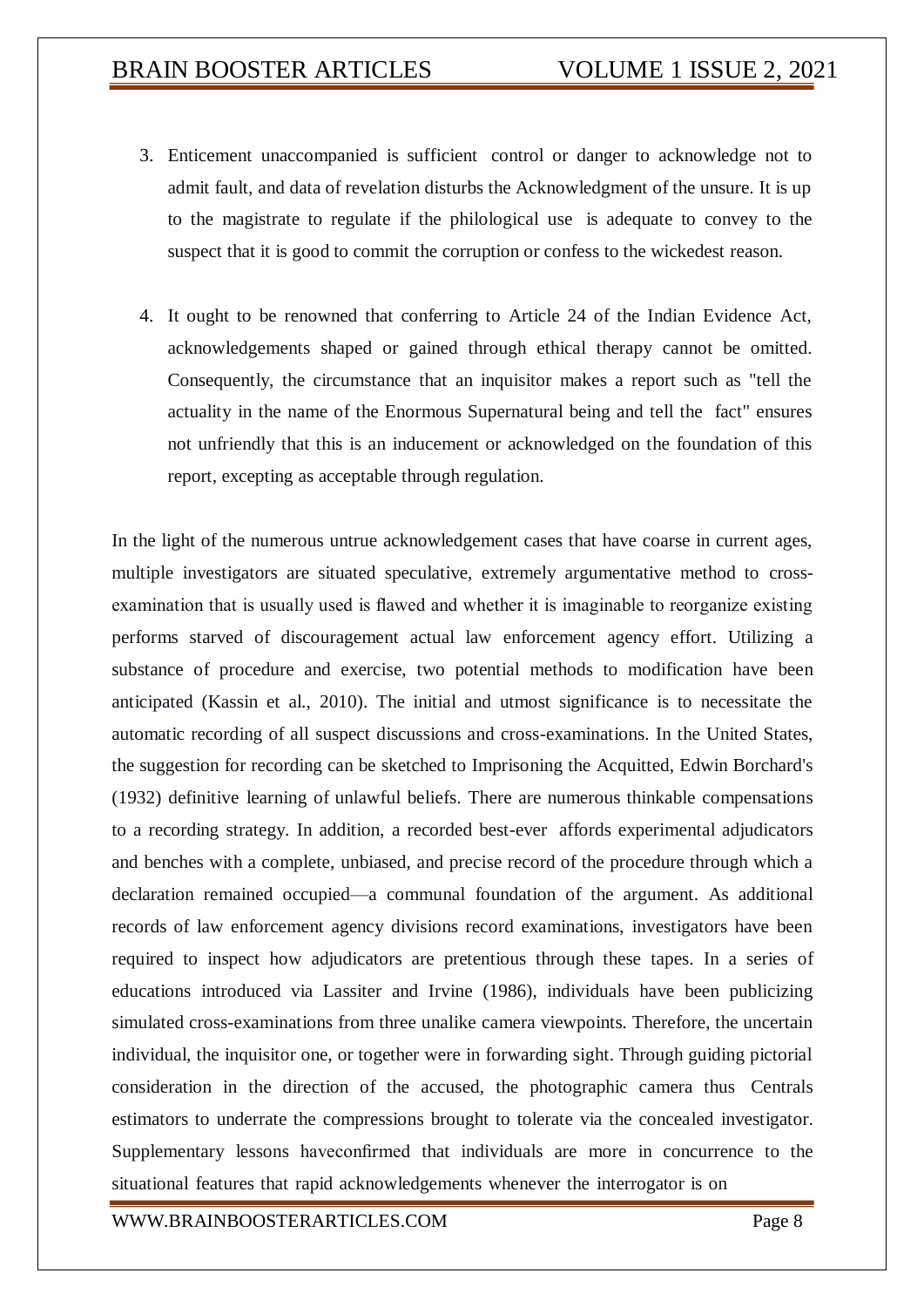photographic camera than when the concentration is exclusively on the suspicious. Employing both revelries on photographic camera, adjudicators can make additional knowledgeable ascriptions of voluntariness and guiltiness (Lassiter et al., 2002). Another inference of the study works on untruthful acknowledgements is that secure crossexamination methods, even if they are legal, can lead acquitted individuals to admit to corruption they did not obligate. In a current scientificanalysis paper, Kassin et al. (2010) recommended two conducts to method inquiries of reorganization to the rehearsal of crossexamination. Numerous years ago, after a sum of high-profile untrue acknowledgements, the British adopted a procedure of "analytical cross-examining," the excellent resolution of which is circumstance verdict, not the evocation of revelation (for an explanation of this model, Williamson, 2006). On the sensible query of whether analytical cross-examining is an active spare for argumentative questioning, the investigation sign is thus distant and inspiring. In Great Britain, realistic remark recommends that such analytical conferences permit law enforcement agencies to incriminate wrongdoers—and young accused as well(Lamb, Orbach, Hershkowitz, Horowitz, & Abbot, 2007)—through finding beneficial, impeaching data from them about the corruption (for appraisals, Bull & Soukara, 2010; Williamson, 2006). Another method to the query of reorganization is to report the specificthreat aspects within the argumentative background for cross-examination. Proceeding the foundation of the investigation defined in this section, it is clear that two appearances of reorganization debate are essential. Initially, it is indistinct that certain kinds of distrusts(i.e., teenagers and individuals who are cognitively weakened or mentally disordered) need to be protected—may be concluded the compulsory occurrence of a counsellor; possibly as well ended the usage of regulation implementation employees exceptionally skilled to query speculative persons who are undeveloped and juvenile, psychologically retarded, mentally chaotic, or in other conduct susceptible to guidance. Additionally, specific cross-examination strategies, even though legalized, can be dangerous to the acquitted suspect. As a merging of foundations, there is solid experiential backing for the suggestion that the untruthful sign can get acquitted individuals to acknowledge by leading them to sense disorganized and entombed through the predictability of indication in contradiction. In brief, we trust that thoughtful conversation is acceptable through the information on the query of whether these specific cross-examination strategies ought to one way or another be inadequate or overall disqualified(Kassin et al., 2010).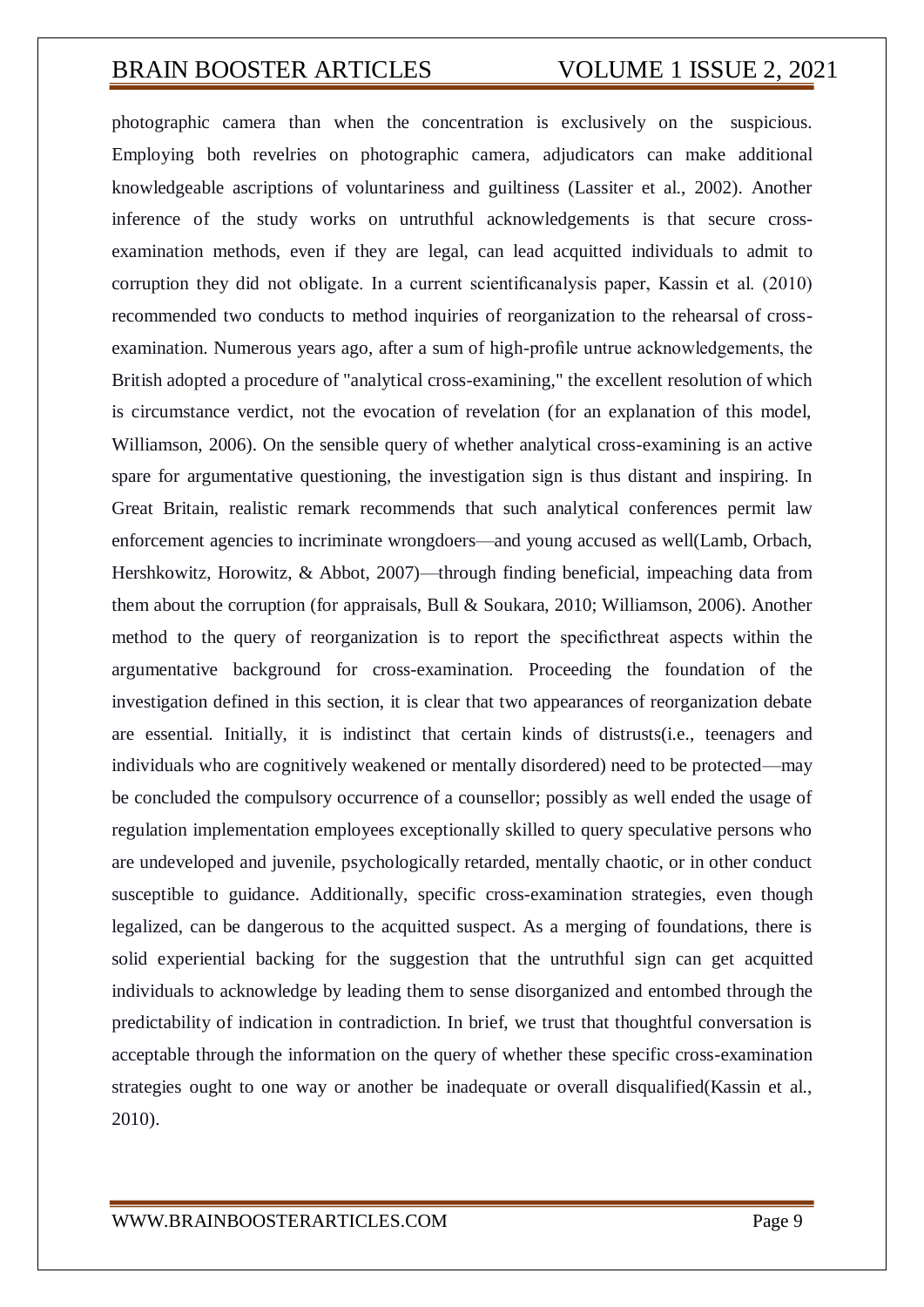## **Conclusion**

The furthermost clear and impeaching sign that a government can take up in contradiction of an acquitted respondent is untruthful acknowledgment. Such untrue revelations through the accused tend to infringe on the character based on which verdict is to be brought via Adjudicators. As per we partake previously debated what precisely ensures untruthful revelation means, its categories and the thoughtful significances it can lead to and consequences it can cause I would like to pen down through saying that a solo untruthful acknowledgement can abolish the lifecycle of a not guilty individual and spare the real illicit. One resolution that is being applied in certain situations is recording the whole crossexamination of a suspect. This permits detectives to go back and determine where particulars from the acknowledgment originated from to regulate if they were provided through the confessor. While this is a prodigious development, it is not the full resolution since it is impossible to record every minute of the confessor's life cycle. For example, illegal examinations might disturb their psychological state, such as explanations made through custodial protectors. An additional method to decrease the probability of untrue opinions grounded exclusively upon revelations involves [documenting](http://papers.ssrn.com/sol3/papers.cfm?abstract_id=1651471) indication to the acknowledgment, as is compulsory when partners associate others in crimes. As further individuals are acquitted through genetic material indication, the difficulties in the illegal righteousness organization are being irradiated. It is significant for additional study on the features of untruthful revelations and the law court to be further enthusiastic about receiving the indication that individuals do deceptively admit. Although Ada JoAnn Taylor and the additional associates of the Beatrice 6 have been acquitted, they are tranquil sense longlasting possessions as of the forces cross-examinations and the period they spent in custody. Even though ten states (Alaska, Minnesota, Illinois, Maine, New Mexico, Wisconsin, New Jersey, North Carolina, Maryland, and Nebraska) and the Region of Columbia nowadays entail that law enforcement agency highest cross-examinations in their entireness in approximately or all criminal cases, most significant law enforcement agency sections, as well as the FBI, still do not record questionings, and their relics confrontation to the awareness in numerous accommodations of rule implementation. Investigators have projected other reorganizations as well, together with enhanced law enforcement agency training about untruthful acknowledgements, bigger providing of professional observer demonstration and reproving bench commands by the side of experimental, and as long as additional precautions for defenceless inhabitants such as the developmentally incapacitated and teenagers.